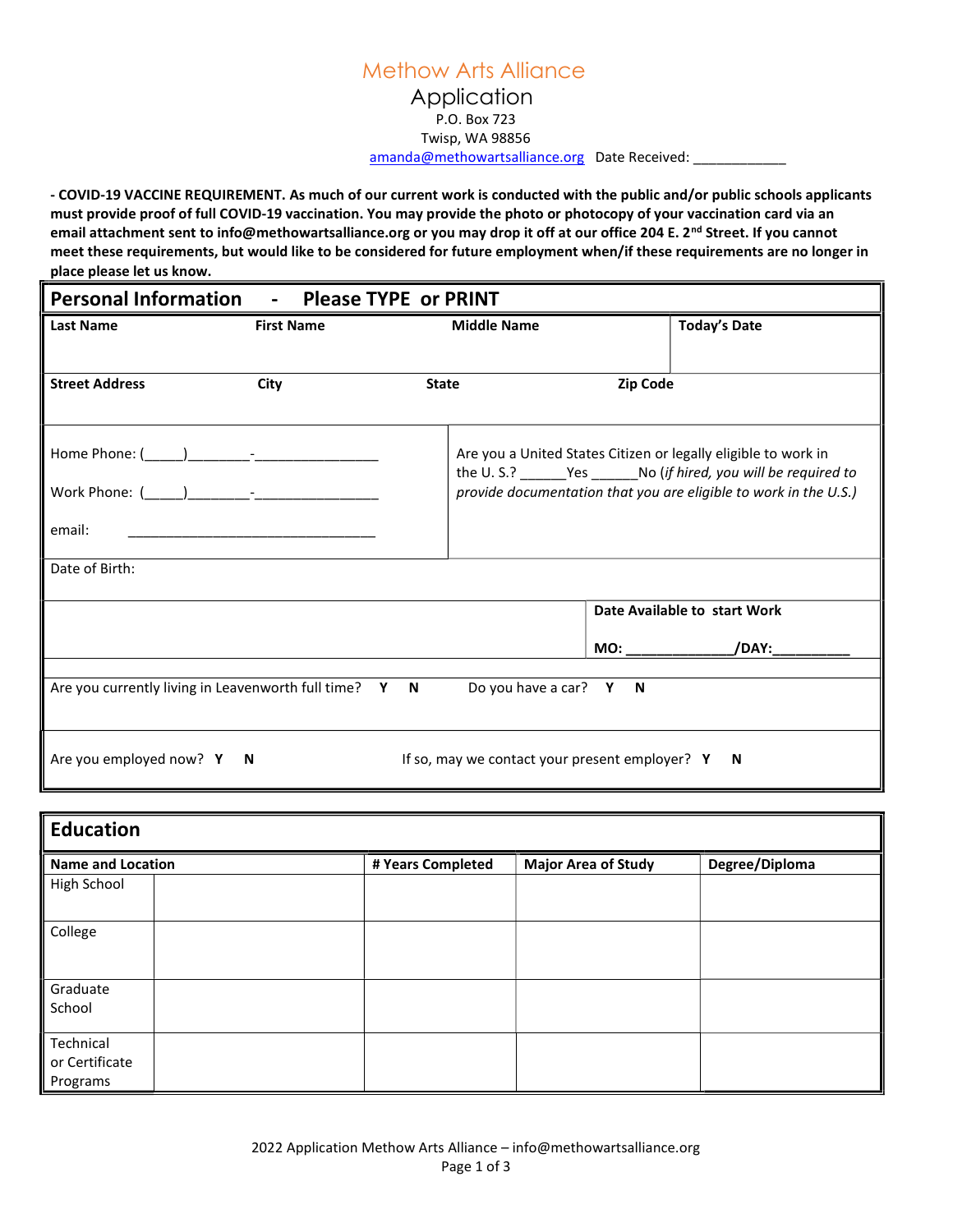| <b>Employment History</b>       | Please provide the following information for your previous three employers, beginning with<br>the most recent: (Please attach an additional page if necessary, do not use "see attached resume".) |             |            |  |  |
|---------------------------------|---------------------------------------------------------------------------------------------------------------------------------------------------------------------------------------------------|-------------|------------|--|--|
| Employer:                       | Dates Employed:                                                                                                                                                                                   |             | Job Title: |  |  |
|                                 | From                                                                                                                                                                                              | To          |            |  |  |
| Address:                        |                                                                                                                                                                                                   |             |            |  |  |
| Telephone:                      |                                                                                                                                                                                                   | Job Duties: |            |  |  |
| Finish:<br>Hourly Pay<br>Start: |                                                                                                                                                                                                   |             |            |  |  |
| Reason for Leaving:             |                                                                                                                                                                                                   |             |            |  |  |

| Employer:                       | Dates Employed: |             | Job Title: |  |
|---------------------------------|-----------------|-------------|------------|--|
|                                 | From            | To          |            |  |
| Address:                        |                 |             |            |  |
|                                 |                 |             |            |  |
| Telephone:                      |                 | Job Duties: |            |  |
|                                 |                 |             |            |  |
| Finish:<br>Hourly Pay<br>Start: |                 |             |            |  |
| Reason for Leaving:             |                 |             |            |  |
|                                 |                 |             |            |  |
|                                 |                 |             |            |  |

| Employer:           | Dates Employed: |             | Job Title: |  |
|---------------------|-----------------|-------------|------------|--|
|                     | From            | To          |            |  |
| Address:            |                 |             |            |  |
|                     |                 |             |            |  |
| Telephone:          |                 | Job Duties: |            |  |
|                     |                 |             |            |  |
| Reason for Leaving: |                 |             |            |  |
|                     |                 |             |            |  |
|                     |                 |             |            |  |